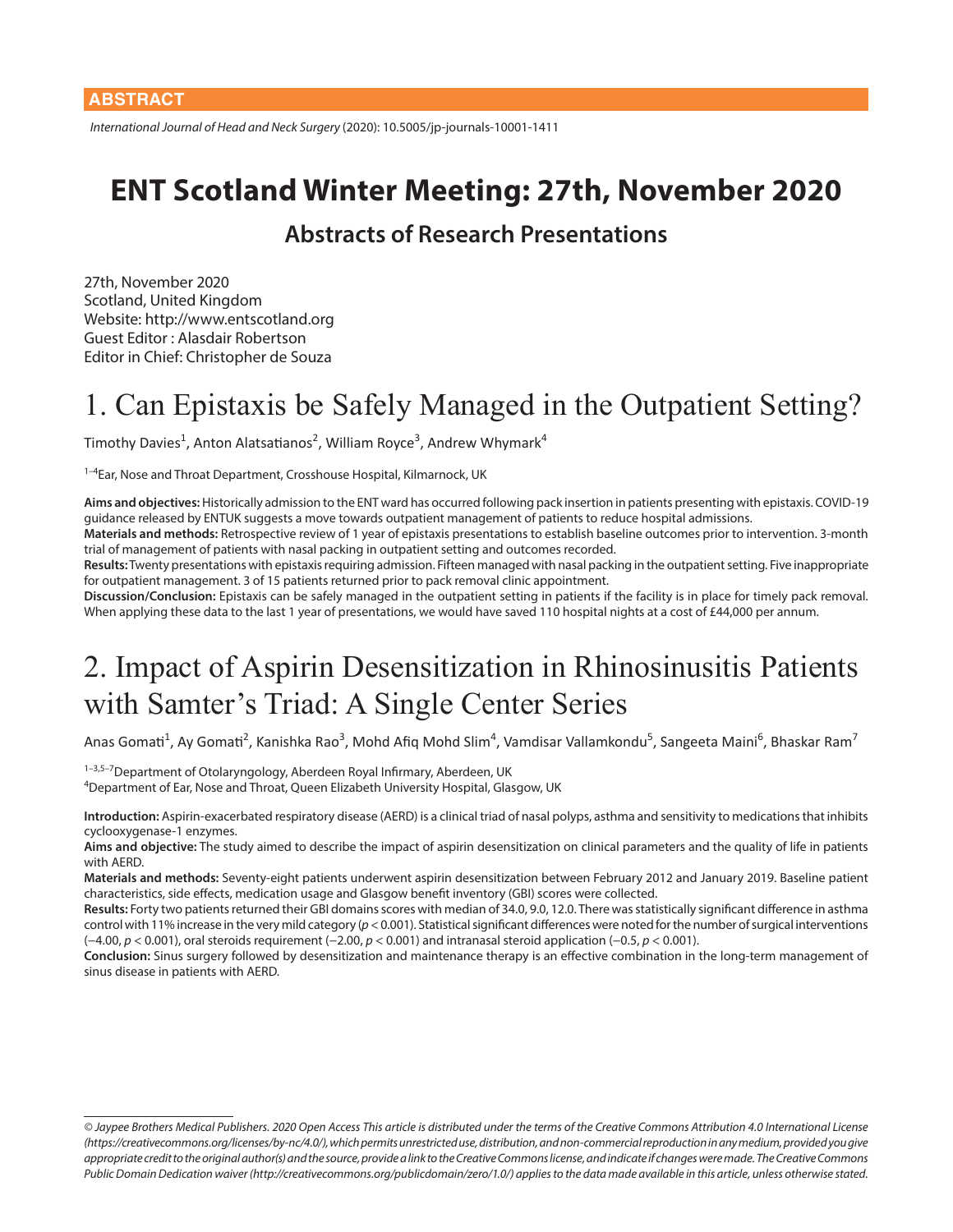# 3. Abstract for ENT Scotland Winter Meeting: A Retrospective Review and Multispecialty, Evidence-based Guideline for the Management of Necrotizing Otitis Externa

Michael Hopkins<sup>1</sup>, Alex Bennett<sup>2</sup>, Naomi Henderson<sup>3</sup>, Karen MacSween<sup>4</sup>, David Baring<sup>5</sup>, Rebecca Sutherland<sup>6</sup>

<sup>1-6</sup>Ear, Nose and Throat Department, Royal Hospital for Children, Edinburgh, UK

**Background:** Necrotizing otitis externa (NOE) is a progressive infection of the external auditory canal which extends to affect the temporal bone and adjacent structures. Progression of disease process can result in serious sequelae including cranial nerve palsies and death. There is currently no formal published treatment guideline.

**Aims and objective:** To integrate current evidence and data from our own retrospective case series to develop a guideline to optimize NOE patient management

**Materials and methods:** A retrospective review of NOE cases within NHS Lothian between 2013 and 2018 was performed along with a PubMed review.

**Results:** Prevalent presenting signs, symptoms and patient demographic data were established. Furthermore, features of cases associated with adverse outcomes were defined. A key feature of the guideline involves targeting at-risk patients with initial intensive treatment. Investigations and outcomes are assessed and treatment adjusted appropriately.

**Conclusion:** This multi-departmental approach has facilitated the development of a succinct, systematic guideline for the management of NOE. Initial patient outcomes appear promising.

# 4. A Retrospective Cohort Study Comparing a Hypofractionated Radiotherapy Regime to the Conventionally Fractionated Radiotherapy Regime in the Management of Locally Advanced Laryngeal Carcinoma

Brendan Z Yang Law<sup>1</sup>, Kim Ah-See<sup>2</sup>, Rafael Moleron<sup>3</sup>

<sup>1</sup>University of Aberdeen, Aberdeen, Scotland, UK

<sup>2,3</sup>ENT Department, Aberdeen Royal Infirmary, Aberdeen, Scotland, UK

**Introduction:** Conventionally fractionated radiotherapy (CF-RT) constitutes the current standard of care for nonsurgical treatment of locally advanced laryngeal cancer (LALC) in contrast with hypofractionated radiotherapy (HF-RT), traditionally used in the UK. HF-RT has been readopted in some departments during the COVID-19. This study compares the outcomes of two cohorts of patients treated from 2008 to 2014. **Materials and methods:** Overall survival (OS), locoregional recurrence free survival (LRFS), progression free survival (PFS), laryngectomy free survival (LFS), disease specific survival (DSS) and late toxicity date were analyzed in two cohorts treated with CF-RT (26p) and HF-RT (28p). **Results:** OS was statistically better in the CF-RT group (p = 0.002) because of younger patient selection in this group. There was a trend towards better outcomes in LRFS, PFS, LFS and DSS. Nasogastric tube feeding was more frequent with HF-RT. Conclusion: OS was significantly poorer in the HF-RT group. No significant differences were observed for the other outcomes.

## 5. Probability of Clinically Significant Hearing Recovery Following Salvage Intratympanic Steroids for Sudden Sensorineural Hearing Loss in the "Real World"

Li Lucy<sup>1</sup>, Bennett Alex<sup>2</sup>

<sup>1,2</sup>Department of Otolaryngology Head and Neck Surgery, NHS Lothian, Edinburgh, UK

**Aim and objective:** To determine the probability of hearing recovery in patients with idiopathic sudden sensorineural hearing loss (ISSNHL) following salvage intratympanic (IT) steroids.

**Materials and methods:** Retrospective review of all patients receiving salvage IT steroid injections for ISSNHL (Jan 14–Dec 19). Twenty patients were identified, of which 15 met inclusion criteria. Pre- and posttreatment audiograms were compared to the unaffected ear. Hearing recovery was categorized based on AAO-HNS criteria.

**Results:** Only one patient out of 15 (6.7%) made a partial recovery and the remainder were nonresponders. The median duration of time between symptom onset and first salvage intratympanic steroid treatment was 52 days (range 14–81 days). No adverse reactions were observed.

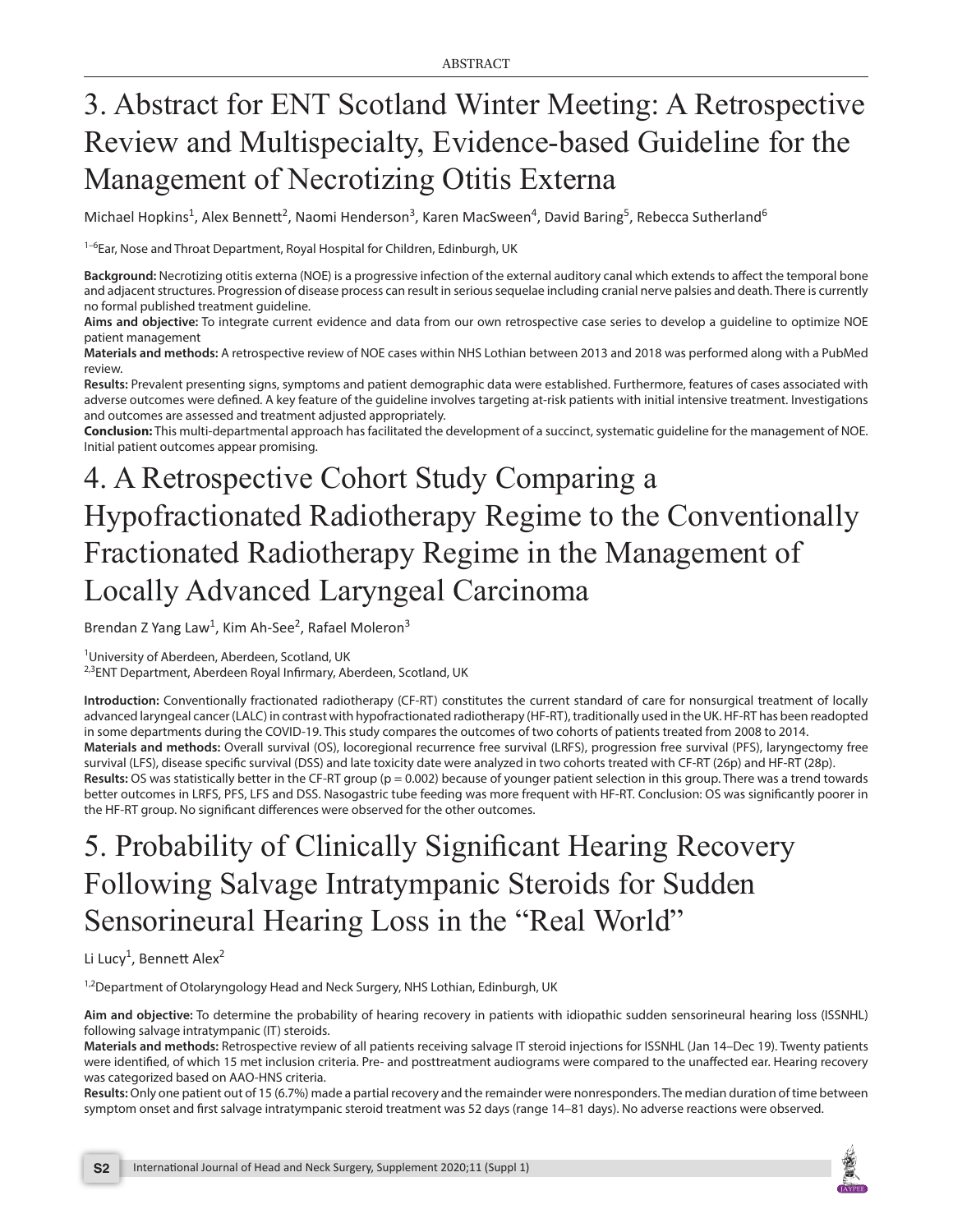**Conclusion:** Real world' patients with ISSNHL present differently to those in the literature. SSNHL should be diagnosed with care and IT steroid injections initiated early if considered appropriate. Patients should make an informed decision on treatment based on prognostic factors and local success rates.

#### 6. A Retrospective Study Comparing Organ Preserving Therapy with Surgical Intervention in Advanced Laryngeal Cancer

Alison Emily Lim<sup>1</sup>, Mohd Afiq Mohd Slim<sup>2</sup>, Niall Woodley<sup>3</sup>, Trung Ton<sup>4</sup>, Kezia Douglas<sup>5</sup>, Kieran Ferrier<sup>6</sup>, Jennifer Montgomery<sup>7</sup>, Catriona Douglas<sup>8</sup>

<sup>1-8</sup>Department of Otolaryngology, Queen Elizabeth University Hospital, Glasgow, NHS Great Glasgow and Clyde, UK

**Aims and objectives:** Organ preserving therapies, including primary chemoradiotherapy (CRT) and radiotherapy (RT), are increasingly used in treating advanced laryngeal cancer. We evaluated the morbidity and mortality of surgical and nonsurgical treatment in advanced laryngeal cancer. **Materials and methods:** Retrospective study of patients with stage III and IV laryngeal cancer receiving treatment in NHS Greater Glasgow and Clyde. **Results:** One hundred and sixteen cases of stage III and IV laryngeal cancer; 46.6% treated with organ preservation and 53.4% with primary total laryngectomy (PTL). Crude 4-year mortality for organ preservation and PTL was 54.2% and 30.4% respectively, with statistically better prognosis in PTL (p = 0.012). Tracheostomy placement was associated with CRT [RR: 1.47 (0.48-4.44)]. Aspiration was associated with CRT [RR: 1.17 (0.38-3.57)] and RT [RR: 2.82 (1.24–6.43)] cohort.

**Conclusion:** Organ removal was found to have a better prognosis than organ preservation in stage III and IV laryngeal cancer. Organ preservation was also associated with increased risk of tracheostomy requirement and aspiration.

## 7. Audit of Effectiveness of Balloon Dilatation in Pediatric Airway Stenosis: Royal Hospital for Children, Glasgow

David Milton<sup>1</sup>, Thushita Kunanandam<sup>2</sup>, Andrew Clement<sup>3</sup>

<sup>1</sup>Glasgow university, Glasgow, UK

<sup>2,3</sup>ENT Department, Royal Hospital for Children, Glasgow, UK

**Aims and objectives:** Primary objective: assess the effectiveness of endoscopic balloon dilatation (EBD) in the management of airway stenosis in our pediatric population and compare this to the literature. Secondary objective: assess completeness of recording of balloon usage during treatment. **Materials and methods:** A retrospective case note review of all pediatric patients admitted to the Royal Hospital for Children in Glasgow who underwent EBD for airway stenosis between 01/10/2010 and 01/07/2019. Data was collated for three groups—subglottic stenosis (SGS), previous open airway surgery and "other" airway diagnosis. Data collected included age, sex, comorbidities, stenosis type, adjuncts used, number of balloonings, balloon size, balloon pressures, balloon timings and outcome. Outcomes were then compared where possible with other series. **Results:** One hundred and fifty procedures were undertaken on 47 patients. Average age at first procedure was 3 years 10 months (range 17 days–14 years 9 months). A success rate of 66.7%, 64.7% and 62.5% was achieved in the SGS, previous surgery and 'other' diagnosis groups respectively. Outcomes for SGS patients compared similarly to other studies. Balloon size, balloon pressure and balloon timing were reported in 50.0%, 39.3% and 32.7% of procedures.

**Conclusion:** Endoscopic balloon dilatation is an effective treatment in the management of airway stenosis. Our results for children with SGS are comparable to other series. Recording of subglottic stenosis size, balloon size, inflation pressures and timings was suboptimal.

## 8. Eosinophilic Esophagitis as an Underlying Cause of Patients Admitted with Food Bolus Obstruction to ENT in Ninewells Hospital in Period of 2016–2019

Rasads Misirovs<sup>1</sup>, Samit Majumdar<sup>2</sup>

<sup>1,2</sup>ENT Department, Ninewells Hospital and Medical School, NHS Tayside, Scotland, UK

**Introduction:** In Ninewells Hospital patients with food bolus obstruction (FBO) above sternal notch are admitted to ENT. In literature, eosinophilic esophagitis (EoE) is the single most common cause for FBO.

**Aims and objectives:** Analysis of ENT FBO admissions, type of interventions and investigations used to investigate underlying cause such as EoE that can only be diagnosed early with biopsies.